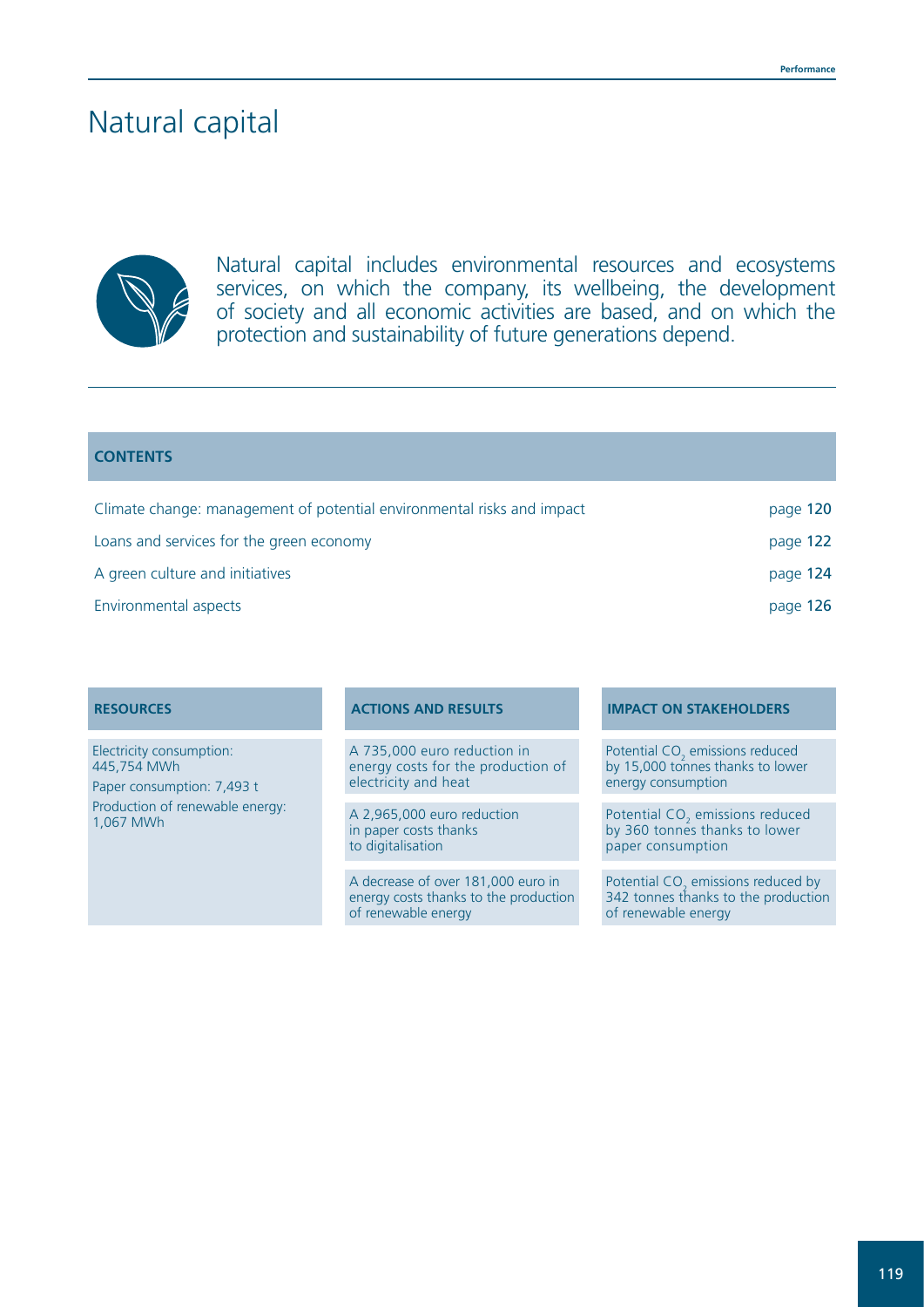|                     | <b>Unit of</b><br>measurement | 2016      | 2015      | 2014      |
|---------------------|-------------------------------|-----------|-----------|-----------|
| Environmental loans | m                             | 1,730     | 1,495     | 643       |
| Electricity         | <b>MWh</b>                    | 445,754   | 467,845   | 469,131   |
| Heat energy         | <b>MWh</b>                    | 195,756   | 219,714   | 229,731   |
| Paper               | t                             | 7,493     | 7,992     | 8,093     |
| Waste               | t                             | 3,456     | 3,534     | 3,245     |
| Water               | m <sup>3</sup>                | 2,359,444 | 2,381,310 | 2,140,026 |

# **CLIMATE CHANGE: MANAGEMENT OF POTENTIAL ENVIRONMENTAL RISKS AND IMPACT**

Intesa Sanpaolo is aware that climate change is a challenge the Group must take up. Environmental responsibility – namely the commitment to offset climate change – is set out in the Code of Ethics and Rules on Environmental and Energy Policies, which identify the Group's responsibilities; these include the careful evaluation of the consequences of its activities on ecosystems and reducing its ecological footprint. In this framework, Intesa Sanpaolo considers the management of environmental risk and the mitigation of relative impact an integral part of its business strategy. Analysing and understanding risks and opportunities, environmental impact and relative interdependence are fundamentally important for defining concrete environmental action plans.

In particular, the Group systematically monitors risks and opportunities related to climate change, also considering developments in the international context. After the historical Paris Agreement in 2015, when all countries joined forces for the first time ever to tackle global warming, a UN Climate Change Conference was held in Marrakesh in 2016, to define the relative implementation plan. The agreement also has implications for Intesa Sanpaolo and its customers and business partners. The climate change conference outlined a vision for the next decades: to accelerate the process of transition towards a low-emission economy and focus on the growing role of renewable energies and green technologies, with an increasingly marginal

role of fossil fuels. Intesa Sanpaolo is a financial player in this scenario, funding its own contribution towards this transition.

Besides reducing greenhouse gas emissions (mitigation), the Bank's strategy includes actions to adapt to climate change underway or that has already taken place. In recent years, extreme atmospheric events have taken place at a global level, that have had considerable impact on the Bank's structures and on the activities and daily lives of our corporate and retail customers.

One such example is the flooding of the Po river and Sangone river in 2016 in Italy, with the flooding of offices at Moncalieri. Prevention measures made it possible to avoid damage to the Data Centre and guarantee customers service continuity throughout the emergency. Intesa Sanpaolo also supports families and economic operators damaged by adverse weather and climate emergencies, granting specific loans with special terms (for more than 2.9 million euro) and suspending repayments on existing loans.

For the loan disbursement process, environmental risk monitoring is ensured by an evaluation based on Equator principles and review (ongoing) of the internal credit rating process (see the section Financial capital page 50).

In 2016, a questionnaire on suppliers' social and environmental responsibility was included in the "New Suppliers' Portal" (see the section "Social and relational capital", page 77).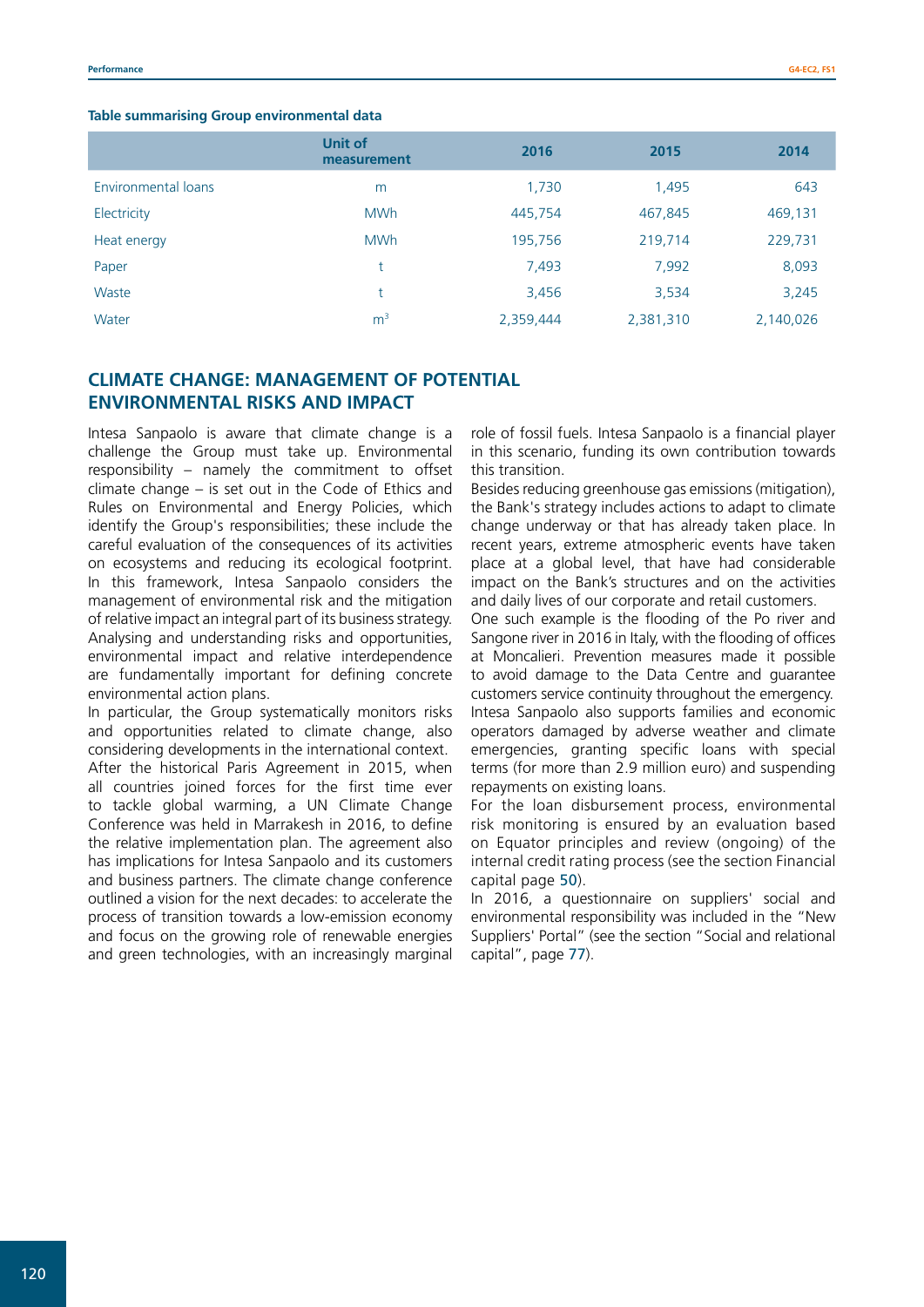The following table shows the main risks, impact and actions on climate change (for complete mapping, see the Intesa Sanpaolo "Carbon Disclosure Project" questionnaire <mark>[\[i\]](http://www.group.intesasanpaolo.com/scriptIsir0/si09/sostenibilita/eng_emissioni.jsp)</mark>).

| <b>Potential risks</b>                                                                                                                                                                                                                               | <b>Potential impact</b>                                                                                                                                                                                                                                                                              | <b>Actions</b>                                                                                                                                                                                                                                                                                                                                             |
|------------------------------------------------------------------------------------------------------------------------------------------------------------------------------------------------------------------------------------------------------|------------------------------------------------------------------------------------------------------------------------------------------------------------------------------------------------------------------------------------------------------------------------------------------------------|------------------------------------------------------------------------------------------------------------------------------------------------------------------------------------------------------------------------------------------------------------------------------------------------------------------------------------------------------------|
| Changes in<br>environmental laws                                                                                                                                                                                                                     | Possible sanctions in the event<br>of non-compliance with new<br>regulations                                                                                                                                                                                                                         | Ongoing, preventive monitoring of<br>possible changes to national and European laws                                                                                                                                                                                                                                                                        |
| Uncertainty surrounding<br>environmental regulations                                                                                                                                                                                                 | Negative impact on the<br>possibility of implementing<br>new products and services                                                                                                                                                                                                                   | Active collaboration with policy makers to<br>highlight the need for stable and clear regulations<br>and to be kept up-to-date on ongoing changes                                                                                                                                                                                                          |
| Changes in environmental<br>regulations and standards<br>which the Group complies<br>with on a voluntary basis (ISO)                                                                                                                                 | Costs for aligning certification<br>process procedures if standards<br>and regulations change                                                                                                                                                                                                        | Ongoing, preventive monitoring of possible changes<br>to standards and participation in training courses<br>and specific workshops                                                                                                                                                                                                                         |
| Regulations and incentives<br>on renewable energy                                                                                                                                                                                                    | Negative impact on the loans of<br>customers that want to invest<br>in renewable energies, due<br>to uncertainty in Italy and a<br>considerable reduction in public<br>incentives                                                                                                                    | Advisory services for customers on new regulations<br>and incentives for energy efficiency sectors                                                                                                                                                                                                                                                         |
| Extreme atmospheric events                                                                                                                                                                                                                           | Possible damage to Bank<br>infrastructure, an increase in<br>costs related to the change in<br>average temperature and possible<br>interruptions to banking activities.<br>Financial implications related to the<br>default risk of businesses seriously<br>damaged by extreme atmospheric<br>events | Adoption of a business continuity plan and actions to<br>prevent damage to Bank structures<br>Suspension of the repayments of loans and allocation<br>of specific funding at special conditions for customers<br>sustaining damages                                                                                                                        |
| Reputational risk: involvement<br>with corporate customers or<br>projects that are perceived<br>negatively by the general<br>public, by specialist NGOs,<br>investors, the media and other<br>stakeholders, due to their<br>impact on climate change | Reputational damage or crises                                                                                                                                                                                                                                                                        | Implementation of Equator Principles in the finance<br>project, with particular reference to environmental<br>risk assessment<br>Engagement with investors, analysts and NGOs<br>Participation in working groups and initiatives<br>related to the climate (UNEP FI, Italian Ministry of<br>the Environment, the Global Compact Environment<br>Work Group) |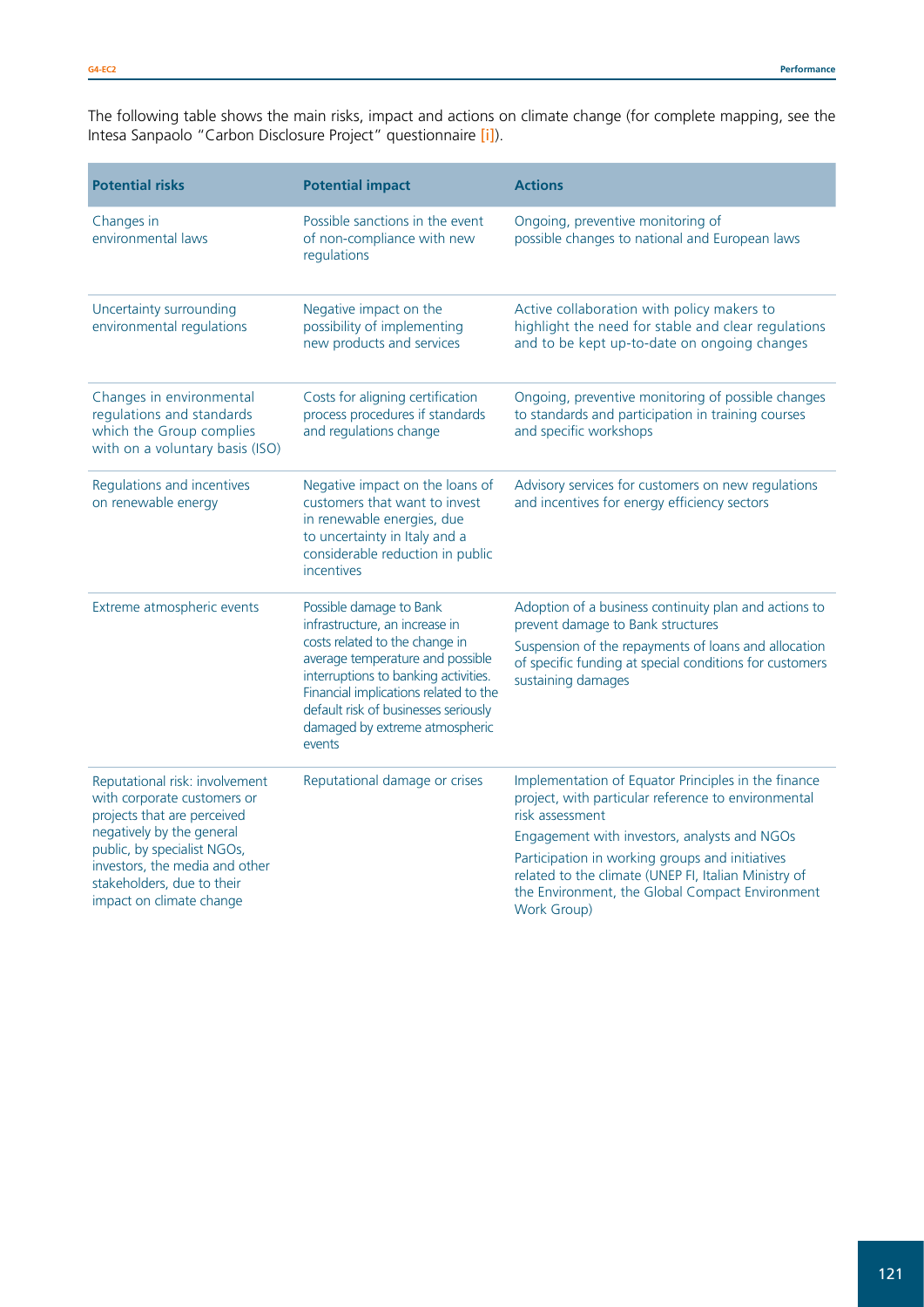# **LOANS AND SERVICES FOR THE GREEN ECONOMY**

The intesa sanpaolo group offers a wide range of environmentally-friendly products and services with a 100% focus on quality and innovation that also improve sustainability. In 2016, activities continued to support and finance renewable energies, energy saving and environmental protection, with measures for all public and private customer segments: retail

customers, smes, large companies, the public administration, start-ups, third sector and major projects in italy and abroad.

In 2016, 3.1% Of all group loans concerned investments in the green sector for a total of 1.7 Billion euro, up by approximately 15% compared to 2015.



# **RETAIL CUSTOMERS**

In 2016, the Bank continued to disburse retail customer loans for environmental purposes. These loans were for, among others, the replacement of door and window fixtures and high-performance boilers, the energy-efficiency renovation of property, the purchase of ecological equipment and installation of solar and photovoltaic panels. With its loan for "prefabricated timber-frame houses", the bank also responded to the needs of customers who are more aware of environmental issues, allocating resources to the purchase of these types of houses that meet certain safety and construction standards.

"Viaggia con me" (Travel with me) is an important product range for customers to reduce insurance costs as well as environmental impact. In 2016, the range was extended to include a distance formula, offering customers considerable discounts on travelled distances of up to 3,500 Km; this allows customers to save and encourages them be more careful about vehicle use.

### **CORPORATE CUSTOMERS**

Short and medium/long term business loans supporting projects for photovoltaic panels, biomass plants, hydropower plants and energy efficiency measures continued in 2016.

7,800 "Business - Trade protection" and "Business - Agriculture Protection" policies were stipulated in 2016, which provide optional coverage for potential damage caused by wind or rain. At an international level, Banca Intesa Beograd offered its "Agroprotect" product to fund business development projects for different types of crops, which includes an insurance policy covering crop damage caused by hail, fire and rain.

In 2016, 23 start-ups in the cleantech sector, of which 11 with investor meetings, took place as part of the "Startup Initiative" project (see the section "Intellectual and infrastructure capital", page 110). Moreover, the first "Circular Economy Start up Initiative" event was held in London, involving 60 investors and 8 international start-ups. The "Tech Marketplace" platform also has a considerable number of green companies among its users, with over 1,400 companies in the "Environmental Technology", "Energy" and "Smart Cities" sectors.

In Italy, Mediocredito Italiano made an important contribution with its "tailor-made" financial solutions for businesses and the public administration investing in renewable energy plants or in energy efficiency processes developed by energy intensive or energy service companies. These loans, overseen by the Energy Desk, are preceded by project appraisals that provide advice for customers and also support the Bank's credit rating process.

The Leasenergy product continued its downturn (10 new contracts worth 22.4 million), in line with trends in the energy lease sector in Italy. Approximately 1,600 lease agreements are in place, contributing to the construction of power plants for the production of over 2 Gigawatts of energy from renewable sources. New lease agreements in 2016 will result in an estimated annual emission saving of approximately 13,300 tonnes of CO<sub>2</sub>.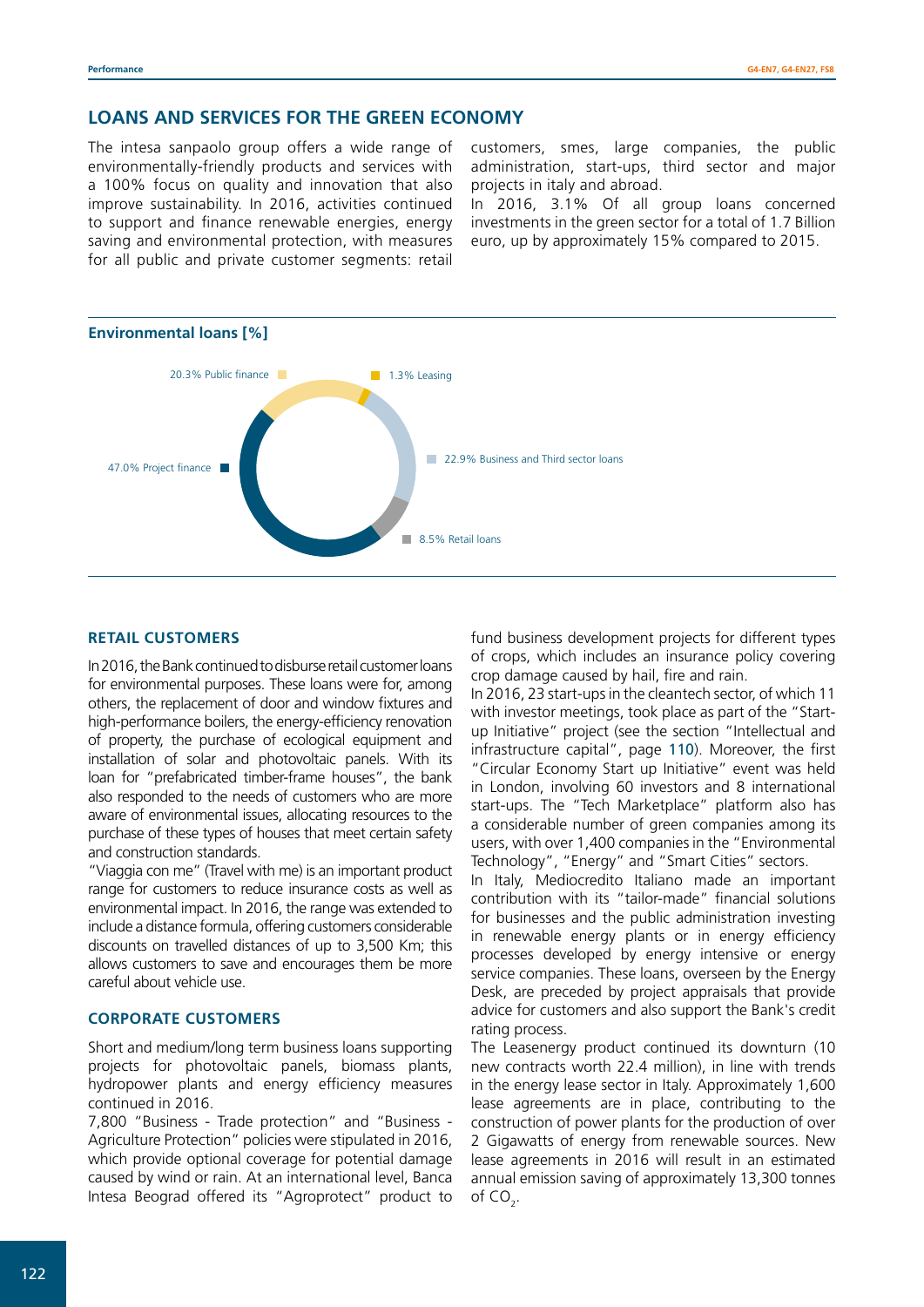Through its "Circular Economy" project, the Intesa Sanpaolo Group is seizing strategic opportunities to become an innovative and exclusive financial leader for the circular economy, redefining traditional financial tools to support transition to a new model for economic development, which is sustainable over time. As a Global Partner of the Ellen MacArthur Foundation, Intesa Sanpaolo promotes the best experience of leading international companies with Italian SMEs, creating synergies and shared value. During 2016, numerous initiatives took place and significant partnerships were forged. Firstly, a tool to evaluate the circular nature of businesses, with a specific questionnaire for production, service and distribution companies, was tested on an initial group of 13 companies. Opportunities were analysed with some 30 national and international companies active in the circular economy, to evaluate the characteristics of new business models and possibilities for partnership with the Intesa Sanpaolo Group in this sector.

#### **THIRD SECTOR**

Banca Prossima continues to support Third sector companies that want to invest in energy efficient projects with solutions to save on energy costs and increase the overall sustainability of social activities. In 2016, approximately 1.2 million euro of funds was earmarked for projects through an operating agreement with Federesco (the National Federation of Energy Service Companies) and Banca Prossima won the "Green Globe Banking Award" in the "indirect impact" category. Initiatives resulted in savings of around 3,215 MWh in 2016, corresponding to reduced emissions of approximately 1,045 tonnes of  $CO<sub>2</sub>$ , of which 2,525 MWh alone for the project launched with Sermig of Turin.

Biodiversity is the central theme of the partnership agreement signed in December 2016 by Federparchi, Fondazione FITS! (Foundation for Third Sector Innovation of Banca Prossima) and Rinnovabili.it, for development of the "Parchi a Impatto Zero" (Zero Impact Parks) Project, supporting initiatives for land/ area conservation, development and stewardship. The agreement facilitates environmental and social sustainability projects in all development and financial stages, and will be activated during 2017.

#### **DIRECT INVESTMENTS**

Investees already involved in environmental issues and challenges include Equiter, in which Intesa Sanpaolo has a 38.3% share alongside Compagnia di San Paolo and Fondazione CRT. Besides committing its own risk capital to the environment, infrastructure and energy sectors in order to promote the social/economic development of local areas, Equiter provides advisory services for thirdparty funds.

In particular, with funding of approximately 190 million euro, Equiter is the first operator in Italy for the amount of assets managed in the JESSICA (Joint European Support for Sustainable Investment in City Areas) programme. JESSICA is an initiative of the European Commission developed in cooperation with the European Investment Bank (EIB) which enables Regions to use structural funds for sustainable urban development, including projects for energy efficiency and the production of energy from renewable sources, through financial engineering mechanisms such as Urban Development Funds. These funds invest by acquiring shareholdings or granting loans in profitable projects, that can generate sufficient cash flows to guarantee repayment and a return on invested capital. In Italy, the JESSICA programme has been implemented by the regions of Sicily, Campania and Sardinia, and during 2016 Equiter completed its investment in resources managed by the three regions, with funding for 41 projects, of which 29 for energy efficiency in Sardinia (for a value of 37 million euro) and 12 on urban development in Sicily (90 million euro) and Campania (63 million euro). Equiter is advisor, and also a direct investor with a 26.8% stake, of the first closed fund in Italy wholly dedicated to infrastructure in public/ private partnerships. This fund (PPP Italia Fund), with 120 million euro, has invested in the development of 10 projects in the green sector for an annual production of approximately 130 GWh of electricity from renewable sources, which is equivalent to over 42,000 tonnes of avoided  $\mathsf{CO}_2$  emissions.

As regards direct investments, Equiter is the sole shareholder of Equiter Energia, an investment vehicle boasting a portfolio of photovoltaic and wind energy plants with a total capacity of 13 MWh and an annual production of around 28.5 GWh.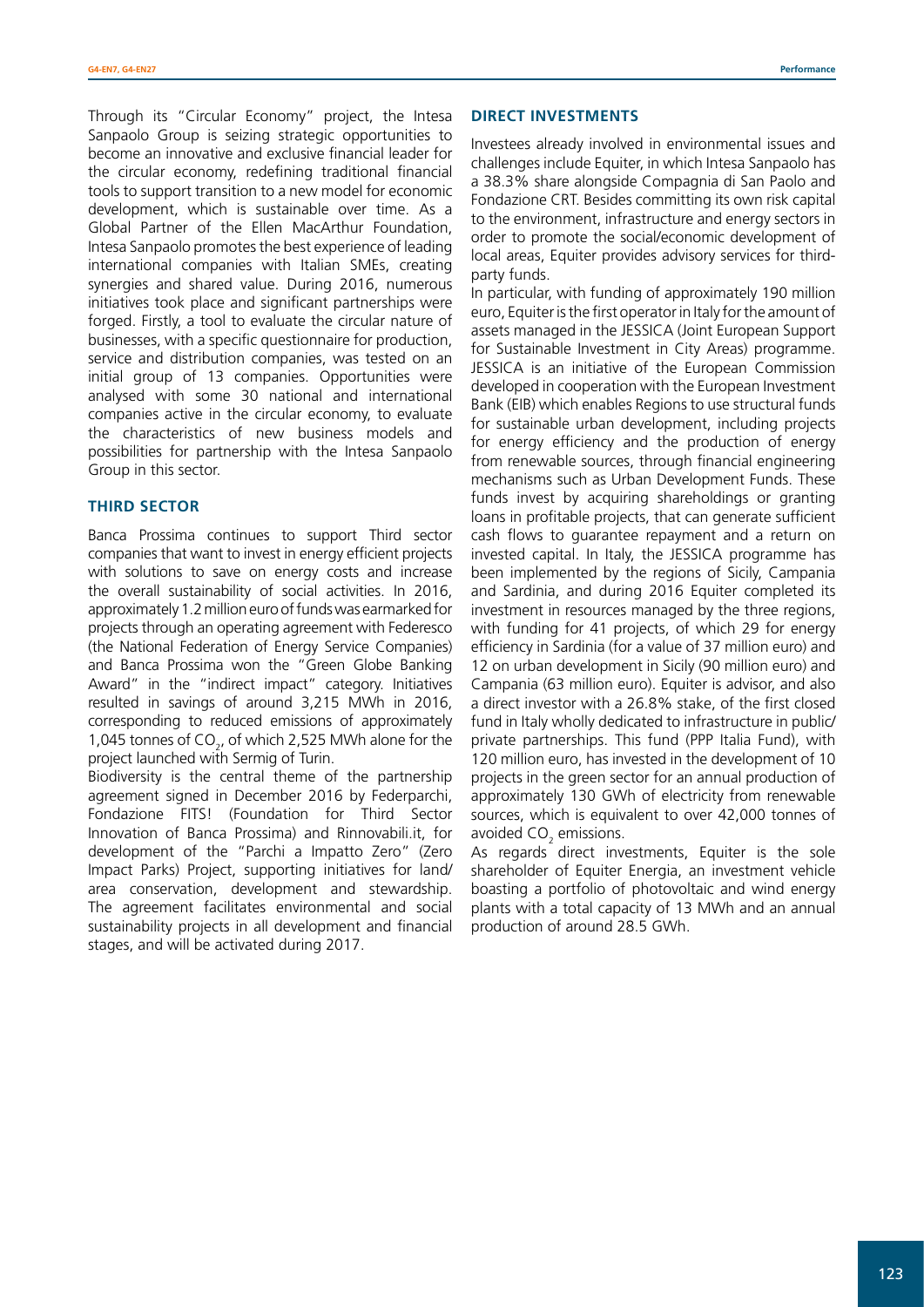# **A GREEN CULTURE AND INITIATIVES**

Intesa Sanpaolo's environmental and energy policy objectives include promoting sustainability among partners and customers.

#### **TRAINING**

The "Ambientiamo" platform encourages virtuous behaviour to adopt in the home and at work. In 2016, an interactive course was adopted for the correct management of waste and materials used daily by staff. The Bank also provides specific training for personnel working at operating units and central departments where the Environmental and Energy Management System is adopted. This training focuses on the requirements of applicable international standards, the System's objectives and procedures adopted to comply with requirements, and involved around 250 staff in 2016. Following the start of new maintenance and personal service agreements, specific awareness sessions on environmental issues were held, with representatives from 34 companies operating throughout Italy taking part. CIB Bank (Hungary) made a considerable contribution, implementing the new Energy Management System and training over 2,200 staff in energy efficiency and energy saving issues.

As regards funding, initiatives were dedicated to the culture of innovation in the circular economy. Various meetings were also organised between Italian and international staff on agribusiness issues, with a focus on safeguarding biodiversity.

#### **MEETINGS AND ROAD SHOWS**

Engagement centering on the green economy continued in 2016, with meetings and road shows being held.

The "Tavolo Verde" interfunctional work team discussed new frontiers in sustainable logistics and sector opportunities, thanks to the partnership with SRM - Studi e Ricerche per il Mezzogiorno (the Research Centre for Southern Italy connected with the Intesa Sanpaolo Group) and SOSLog, a nationwide association that promotes sustainability in logistics targeting challenges and innovative solutions. Sustainable logistics were also the focus of the "Premio Rassegna Economica" (Economic Review Award) held by SRM and won by a young researcher from Urbino University, who submitted a study on RO-RO ferries that can reduce CO<sub>2</sub> emissions and the risk of accidents. SRM also oversees an Observatory on the Maritime Economy, with the aim of providing updated figures and statistics on the most important economic and financial indicators of the maritime economy, in commercial terms and as regards alternative fuels and LNG and LPg transport (considered the sectors of the future).

On the issue of renewable energies and energy efficiency, Intesa Sanpaolo supported the Municipality of Turin, SITI-Politecnico di Torino and the Al Engineering Group during the road show in the United Arab Emirates, presenting the three-year "Renewable Energies for Palestine" project on the development of a study and pilot site at Hebron for the energy efficiency of residential buildings and storage of energy from renewable sources.

The Group made considerable contributions to panels on sustainable finance. The Bank took an active part in the panel promoted by the Ministry for the Environment, Land and Sea and by UNEP - Finance Initiative, in association with the Bank of Italy and the Ministry for the Economy and Finance, to produce the first "Italian Engagement on Sustainable Finance" report. The Group also made an important contribution to the technical panel "Sustainable finance and climate change" promoted by the Forum for Sustainable Finance together with the Italian Banking Association, ABI and Italy's National Association of Insurance Companies, ANIA. The aim of this technical panel was to increase the Italian financial community's awareness of the risks and opportunities related to climate change, facilitating integration with investment policies and with product innovation processes of banks, fund managers and insurance companies.

The Bank was also involved in numerous institutional panels on the circular economy with companies, public and private organisations, multilateral agencies and universities taking part. Initiatives included the conference on the "Circular Economy in the Fashion Industry" in association with IEFE Bocconi and the conference "Innovation and Competitiveness: the Italian approach to the Circular Economy" in association with ENEA, ENEL, Costa Crociere and Barilla, as well as involvement in the first master's course in Italy on the bio/circular economy in association with Novamont and four leading Italian universities (Turin, Milan Bicocca, Bologna and Naples Federico II) in order to promote this new paradigm and the talent generation.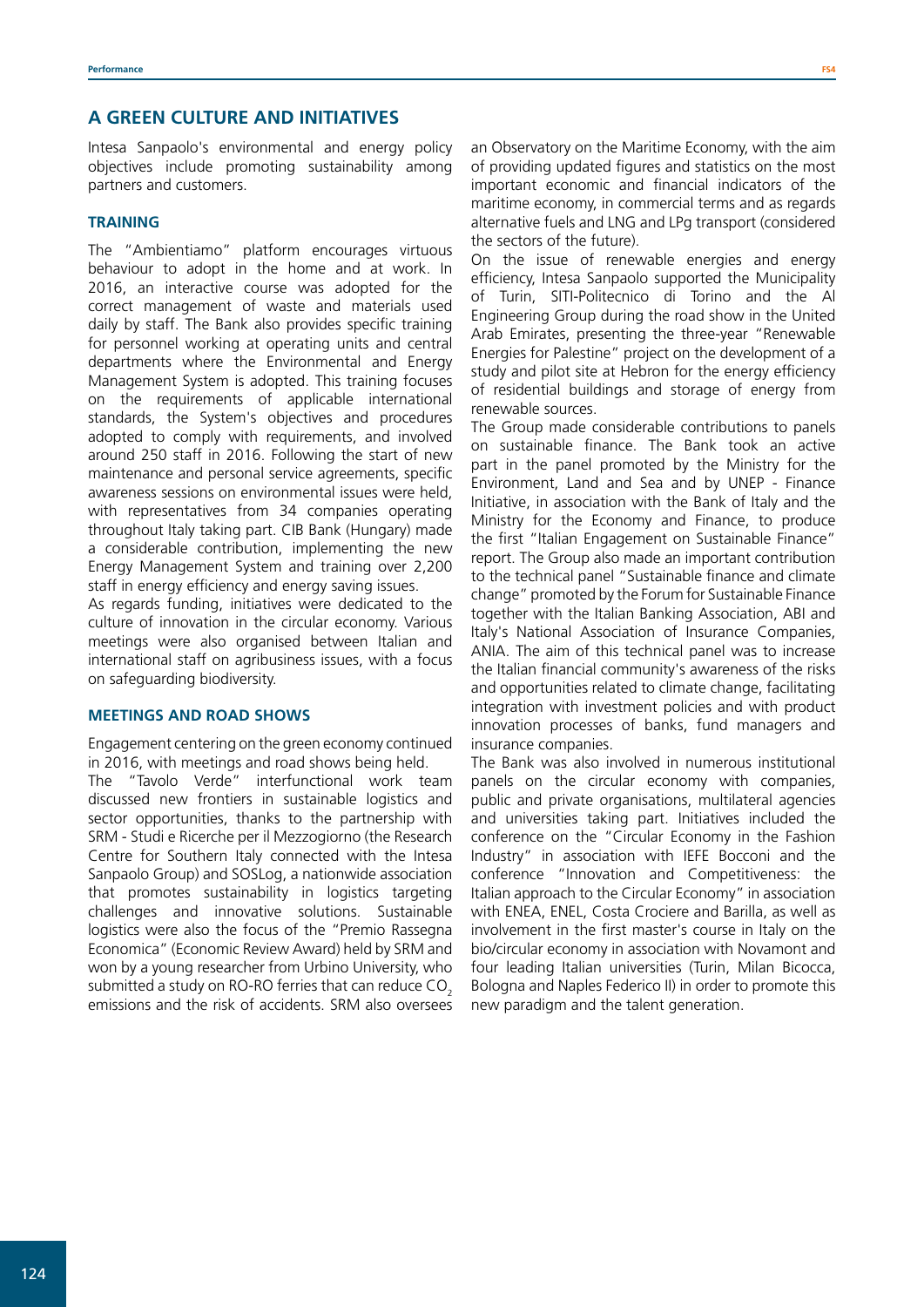#### **"THINK GREEN" TRAINING COURSE**

With the signing of the cooperation agreement between Intesa Sanpaolo and the Ministry for Agricultural, Food and Forestry Policies to support agriculture and the food and agriculture industries, the Intesa Sanpaolo Group's non-profit training centre, Intesa Sanpaolo Formazione, held the training course "Think Green" on guidance and benchmarking opportunities for all entrepreneurs in the food and agriculture industries that want to innovate and develop their businesses.

The course lasts for two or four days and aims to facilitate the digitalisation and internationalisation of Italian production chains, and further knowledge of investments in research, experiments, technological innovation and product promotion.

In 2016, around 140 farmers took part, discussing, among others, EU Agricultural Planning, biodiversity, the short supply chain and new tools for market sales.

#### **STUDIES**

In 2016, the company continues its focus on environmental studies and research.

Some of the most important publications of the Intesa Sanpaolo Group are listed below:

- "Local Public Transport: state of the art and prospects": this report provides an overview of a crucial sector for the economic and social development of every local area, with considerable impact in terms of environmental protection, reducing pollution, sustainability and in general the quality of life;
- "Waste management policies in the Circular Economy": this publication takes a look at waste management and its dynamics, in view of policies and strategies encouraging transition to the circular economy;
- Innovation "Trend Report": this report is based on the in-depth analysis of data and information obtained from hundreds of national and international sources. It looks at main mega trends, including "sustainability", to understand what these trends are, the impact they have on consumers and how companies interpret them;
- "Fishing industry report", which shows how the sector is increasingly trending towards models that protect sustainable fishing and international regulations to protect fish resources.

Intesa Sanpaolo has also been involved in the following, with other partners:

- "Observatory on the Metropolitan City of Milan": on the theme of metropolitan cities, in association with Miword, Makno and Milan Polytechnic, presenting a study on prospects for development in the Milan area. Research has shown how predicted growth will give rise to the adoption of a sustainable development model, that can have a positive impact on the quality of life of the entire community, with solutions that can mitigate problems such as unemployment, economic, social and gender-related inequality and environmental degradation;
- "Renewables Energy", "Intelligent Mobility" and "Sustainability Fashion Trend": three studies on innovation in the renewable energies, vehicle and eco-fashion sectors, in association with Frost & Sullivan and FashionBI.

The Group was also involved in preparing numerous research reports of international partners. The most important include: the "Energy Efficiency Report", published by the Energy & Strategy Group of the School of Management of Milan Polytechnic and the analytical study on "Italian Metropolitan Cities" promoted by the National Association of Italian Municipalities (ANCI) and developed by The European House-Ambrosetti.

#### **GREEN EVENTS**

To raise customers' and staff's awareness of green issues, the Group is involved in various initiatives to further disseminate a culture of sustainability and good practices. Main international events, taking place in Italy and abroad, include the "World Environment Day" promoted by UNEP (United Nations Environment Programme), the "European Week for Waste Reduction" and "European Week for Sustainable Mobility" promoted by the European Commission. In Italy, the Group takes part in the Energy Saving Day, which is part of the "M'illumino di meno" initiative, while some international banks are involved in the "Earth Hour" promoted by WWF.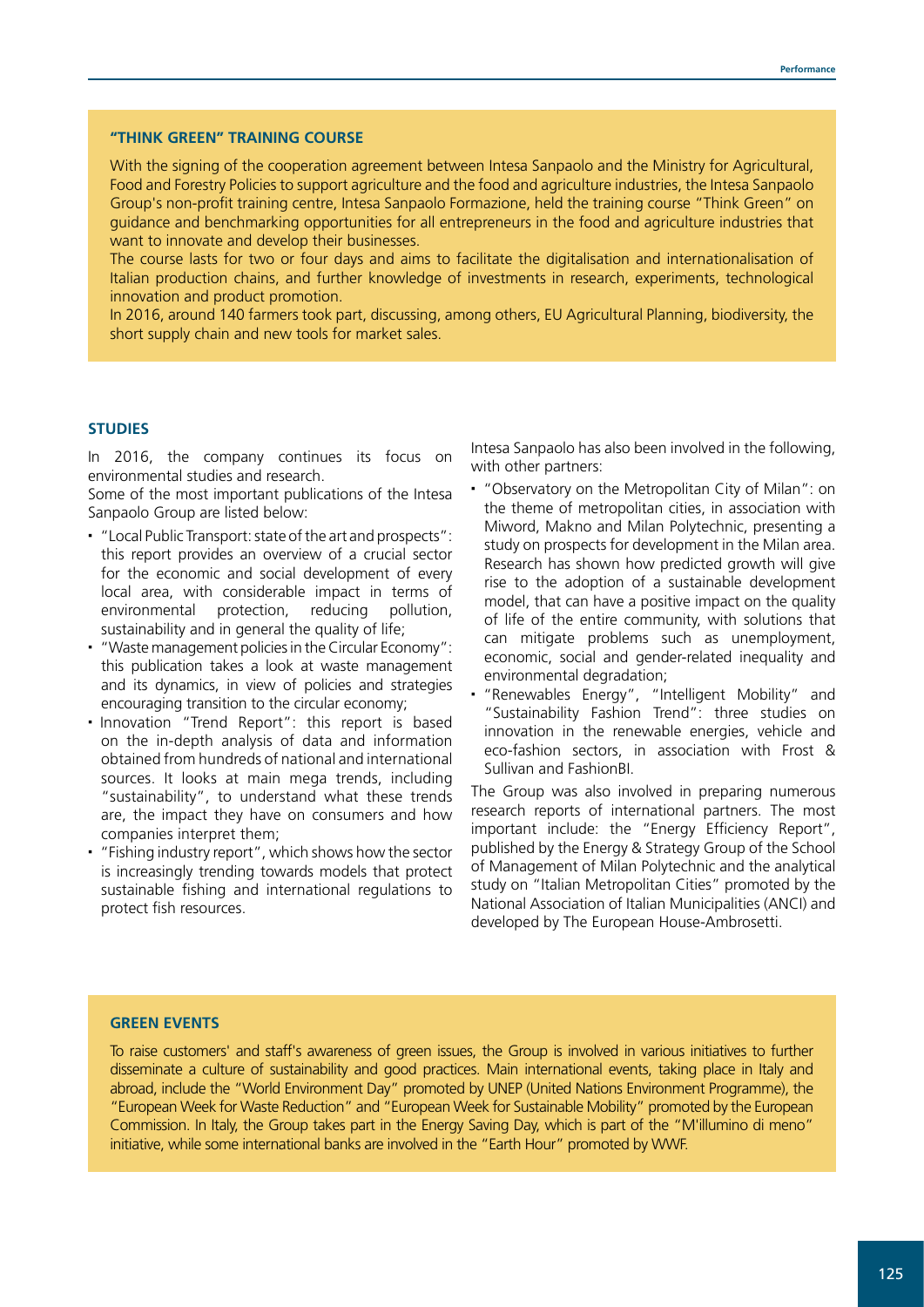# **ENVIRONMENTAL ASPECTS**

#### **REDUCING ATMOSPHERIC EMISSIONS**

Mitigating CO $_{\rm 2}$  emissions has always played an important part in the company's strategies. In this framework, Intesa Sanpaolo pursues the goal of reducing waste and gradually and continually improving waste management, as well as researching plant engineering solutions with a greater efficiency.

As regards electricity and heating use and in line with company commitments, the Group's CO<sub>2</sub> equivalent emissions in 2016 went down by 10.5%: this decrease is significant and was partly affected by a favourable climate during some winter months, particularly in Italy. Updates to transformation factors also had an impact, which helped reduce CO<sub>2</sub> equivalent emissions by 2.7%, resulting in an overall decrease of around 13% compared to 2015.

Greenhouse gas emissions are conventionally indicated as CO<sub>2</sub> equivalent, in order to consider the contribution of main gases directly responsible for the greenhouse effect, as defined in the Kyoto protocol and include methane  $(\text{CH}_4)$ , nitrous oxide  $(\text{N}_2\text{O})$  and obviously carbon dioxide (CO<sub>2</sub>); all of these gases are appropriately referred to the CO<sub>2</sub> equivalent, using a specific (Global Warming Potential) value. Separate reporting is also provided for some gases that are most harmful to the ozone layer, including sulphur dioxide  $\text{(SO}_2)$  and nitrogen oxides (NO<sub>x</sub>).

 $CO<sub>2</sub>$  equivalent emissions are reported, in line with the GHG (Greenhouse Gas Protocol) standard, as: direct emissions (Scope1), arising from the direct use of fuels (heating and the company fleet of vehicles); indirect emissions (Scope2) from energy transformation purchased used in the company (centralised air

conditioning and electricity); other types of indirect emissions generated externally (Scope3), as a result of activities related to the company but not directly controlled (personal mobility, paper, waste, etc.).

Scope1 and Scope2 CO<sub>2</sub> equivalent emissions generated in 2016 decreased by 8.4% and 10.9% respectively compared to 2015.

For purchased electricity, Scope2 data consider the contribution, as of contracts, of Certificates of the Guarantee of Origin from renewable sources (market based) and thus with zero emissions. The same Scope2 emissions, without certificates and calculating national (location based) transformation factors, would account for a reduction of 9.2%, equal to over 15,000 tonnes of  $CO<sub>2</sub>$  equivalent.

The Bank has been awarded UNI EN ISO 14064 certification for greenhouse gas emissions at over 200 sites (the same scope as its Environment and Energy Management System), quantifying and reporting on an annual basis its emissions from the production and use of thermal energy, use of electricity, conditioning systems, use of paper and fuels used by company vehicles; in 2016, negligible emissions of ozone damaging substances were recorded.

With a view to continual improvement, reporting was extended to other indirect emissions referable to Scope3 and evaluation methods were improved in 2016. In particular, the international sector was also analysed for indirect emissions from customers' use of internet banking, while the reliability and precision of evaluations was improved for other aspects. Results are affected by the disposal of office machinery and purchase of new equipment.

#### **Table summarising environmental emissions verified by an independent party**

| Totals in tCO <sub>2</sub> e                                                        | 2016    | 2015    | 2014    |
|-------------------------------------------------------------------------------------|---------|---------|---------|
| Scope1                                                                              | 40.226  | 43.930  | 45,277  |
| Scope2 (market based)                                                               | 35,857  | 40,225  | 46,207  |
| Scope2 (location based)                                                             | 150,426 | 165,726 | 185,963 |
| Scope3 (annual figures not comparable due to the reporting<br>scope being extended) | 27,868  | 27,297  | 25,365  |
| CO <sub>2</sub> e performance indicators (Scope1 and 2)                             | 2016    | 2015    | 2014    |
| tCO <sub>2</sub> e per million euro of net operating income                         | 4.494   | 4.907   | 5.414   |
| tCO <sub>2</sub> e per $m2$                                                         | 0.021   | 0.023   | 0.025   |
| tCO <sub>2</sub> e per full-time employees                                          | 0.825   | 0.923   | 0.997   |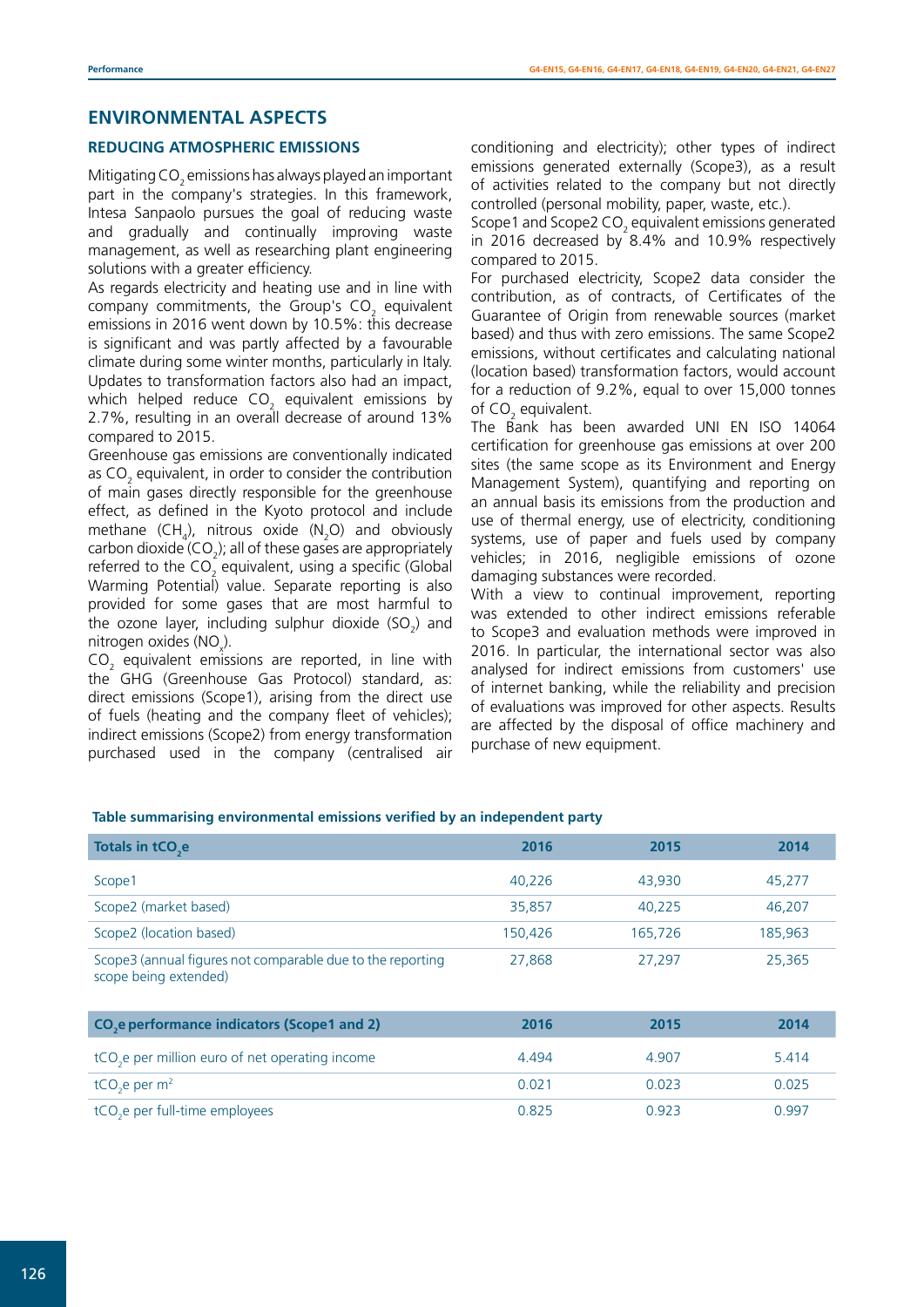



#### **ENERGY**

### **Use of renewable sources**

In 2016, 80% of the electricity used by the Intesa Sanpaolo Group, which is committed to gradually reducing its dependence on fossil fuels, came from renewable sources. In Italy, 97% of the electricity used has a guarantee of origin from renewable sources. On an international level, Intesa Sanpaolo Bank (Slovenia) confirmed it was buying all its electricity in 2016 from a renewable source of hydropower. Intesa Sanpaolo Bank Albania used only renewable electricity from the national grid. Intesa Sanpaolo Bank Romania, Privredna Banka Zagreb and VÚB Banka use renewable sources that account for at least 15% of all energy sources used.

As for the Group's own production of electricity from photovoltaics, the plant at the New Headquarters in Turin helped to generate more than 1,000 MWh, a figure up by around 2% compared to 2015. Sixteen plants are currently operating, four, large-sized plants (> 100 kWp) and twelve small/medium-sized facilities.

In Italy, with state incentives for feed-in tariffs, and savings from phasing out energy purchases, the economic return on the photovoltaic plants at Moncalieri, Settimo Torinese and Sarmeola di Rubano amounted to around 298,000 euro in the last 12 months.

The Group also has a cogeneration plant at the Parma accounting centre which provides thermal energy for the site and meets around 3% of the Group's electricity requirements in Italy, with savings of around 735,000 euro. In compliance with Legislative Decree No. 28/11, the energy produced in Italy by heat pump conditioning systems was considered as renewable. This meant that the contribution in terms of avoided CO<sub>2</sub> emissions was around 2,000 tonnes.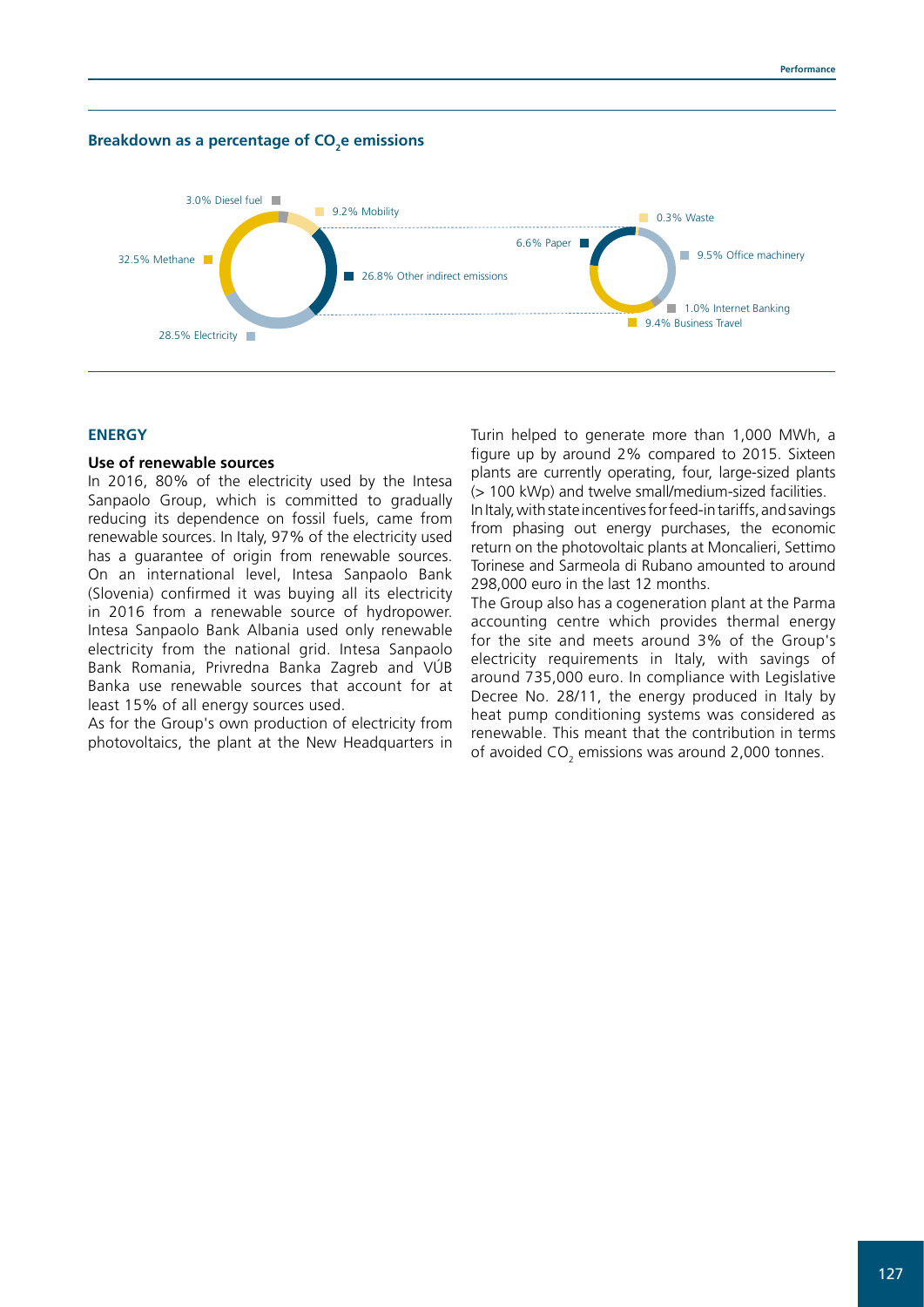#### **ENVIRONMENTAL CERTIFICATION**

2016 was an important year for certification in Italy and abroad.

The Environmental and Energy Management System is a voluntary scheme, enabling the Intesa Sanpaolo Group in Italy to adopt a method to monitor environmental aspects and energy use which are considered significant, such as waste management, the use of resources and operation of technological plants.

This has led to a number of internal procedures and operating practices that make it possible to manage the direct and indirect impact of banking activities, with a view to continual improvement. The System, certified to UNI EN ISO 14001 and UNI CEI EN ISO 50001, is adopted for over 200 operating sites that represent a best practice nationwide. The scope of certification has been gradually and continually extended and in 2016 included a Representative Office of all Group Banks as well as the New Headquarters in Turin, as the system coordination site: the headquarters feature the latest technological and engineering solutions and the building is one of the most ecosustainable skyscrapers worldwide as reflected by LEED (Leadership in Energy and Environmental Design) Platinum international certification. During 2016, Intesa Sanpaolo started activities to align its own Environmental Management System with requirements of the new ISO 14001 standard, ahead of deadlines. Systems are audited by an independent body, DNV, which certifies the efficiency of procedures and operating practices adopted, conducting audits at head office and at a suitable number of operating sites.

In view of Hungary's legal requirements on Energy Diagnosis and the need to deal with ever increasing energy costs, CIB Bank (Hungary) also decided to certify its own sites and services to UNI CEI EN ISO 50001 in 2016. The challenging and extensive process resulted in internal regulations for data management being drawn up. Considerable effort went into training bank personnel and identifying analysis and indicator metrics. The results have been more than satisfactory and the certification body, SCS, only reported a few minor criticalities and some areas for improvement, relating above all to increasing awareness among staff and taking action based on energy efficiency logics.

#### **Energy efficiency**

At a Group level, activities continued in 2016 to reduce electricity and thermal energy use, in line with the "2013-2016 Environmental Sustainability Action Plan". Energy consumption fell by 6.7% in 2016 compared to 2015, with an estimated economic return of over 800,000 euro. This important target was achieved through management optimisation and energy efficiency actions in Italy and abroad, including a greater distribution of web-based metering systems, the replacement of boilers with condensation systems, high-performance heat pumps and refrigerating units, the modernisation of electrical systems and introduction of LED lighting.

Electricity consumption, which accounts for around 70% of all Group consumption, went down by 4.7% overall compared to 2015.

2016 figures confirmed the long-term reduction trend: from 2010 to 2016, electricity consumption went down by 28%, reinforcing the Group's commitment to reducing its own environmental footprint and placing Intesa Sanpaolo among leaders in this sector.

Figures for heating use are based on bills and not on actual consumption for most offices and headquarters. Analysis shows an overall reduction in consumption of approximately 11%, due in part to mild temperatures. Actual heating is appropriately monitored at ISO 50001 certified branches, which have a Building Heating Check-up Procedure in place. This makes it possible to monitor actual meter readings and correctly manage the heating system based on the building's level of thermal insulation, which has generated overall savings of 21% over the last five years, equal to around 45,000 euro. Lastly, in line with the internal policy on sustainable branches, site renovation or the construction of new branches is based on energy efficiency and improved management criteria. Thanks to actions taken over the last few years, the Group has benefited from tax subsidies in Italy, with an economic return of around 5 million euro from 2014 to 2016, of which 1 million relative to 2016.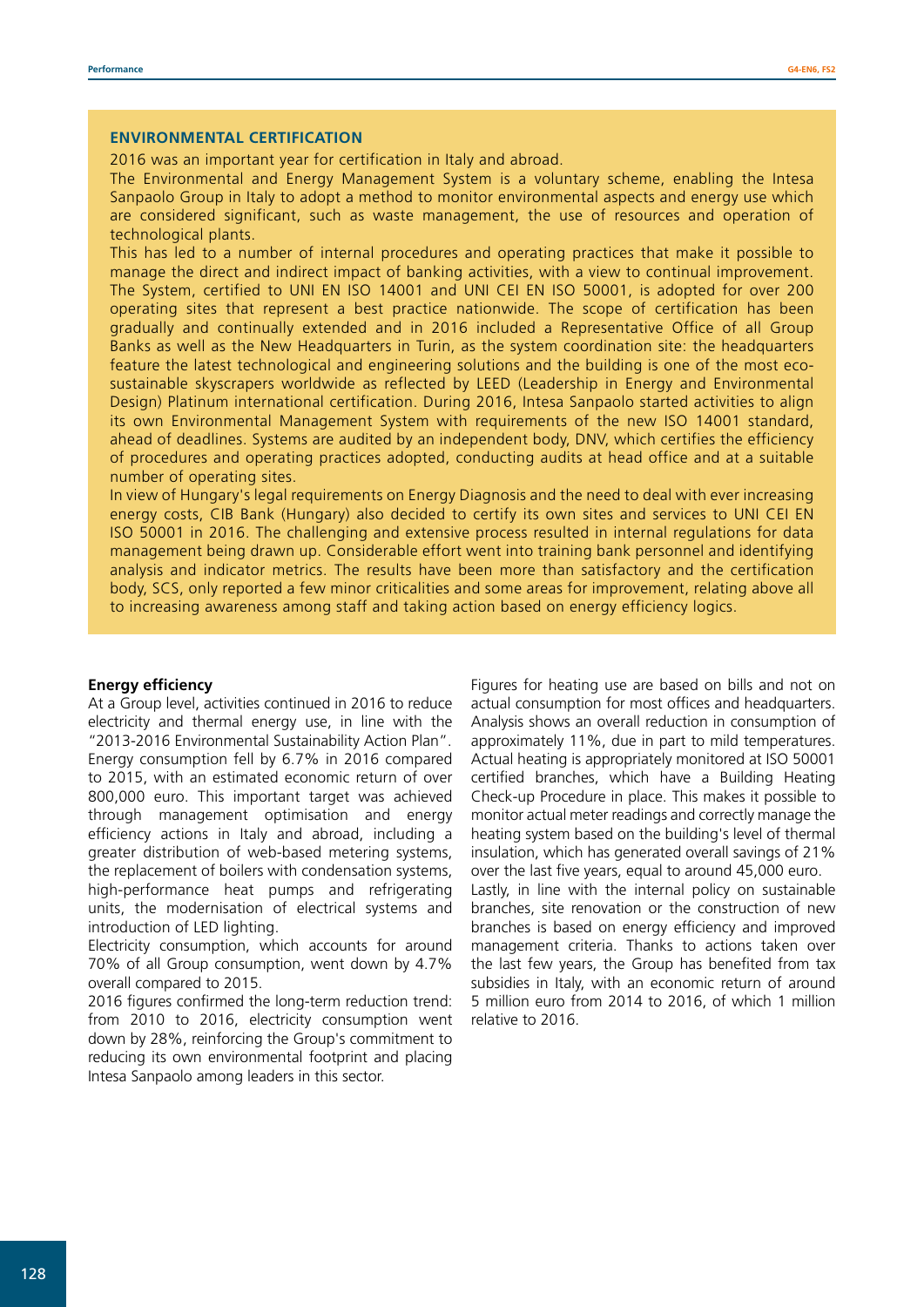Some of the Group's initiatives are listed below:

| <b>Project</b>                                                                                                                  | <b>Description</b>                                                                                                                                               | <b>Forecast annual savings</b>                                                                                                                     |
|---------------------------------------------------------------------------------------------------------------------------------|------------------------------------------------------------------------------------------------------------------------------------------------------------------|----------------------------------------------------------------------------------------------------------------------------------------------------|
| Measurement of electricity<br>consumption (Italy)<br>Investment: 454,000 euro                                                   | Around 227 dataloggers were installed.<br>Managed via the web, they can activate<br>programmes for switching lighting and<br>air conditioning systems on and off | Energy Saving: 1,771,000 kWh<br>Cost Saving: 357,162 euro<br>CO <sub>2</sub> Reduction: 575 t                                                      |
| Modernisation of conditioning systems (Italy)<br>Investment: 3,490,000 euro                                                     | Activities continued to replace winter and<br>summer conditioning systems                                                                                        | Energy Saving: 1,449,000 kWh<br>Cost Saving: 271,994 euro<br>CO <sub>2</sub> Reduction: 471 t                                                      |
| Replacement of systems containing<br>gases which are harmful to the<br>environment (Italy)<br>Investment: 5,135,000 euro        | In accordance with regulatory<br>requirements, 223 plants containing<br>R22 gas were replaced with units<br>containing R410A gas                                 | Energy Saving: 633,700 kWh<br>Cost Saving: 127,819 euro<br>CO <sub>2</sub> Reduction: 206 t                                                        |
| Replacing conventional lamps with<br>energy saving LED lamps (Egypt,<br>Croatia, Bosnia and Ukraine)<br>Investment: 42,819 euro | Traditional lamps were replaced with new<br>eco-friendly, energy saving LED lamps at<br>various branches and head offices                                        | Energy Saving: 193,657 kWh<br>Cost Saving: 11,981 euro<br>CO <sub>2</sub> Reduction: 85 t                                                          |
| Streamlining UPS use (Hungary)<br>Investment: 0 euro                                                                            | UPS use at CIB Bank head offices in<br>Petrezselyem and Dunaújváros was<br>streamlined, achieving considerable<br>energy savings                                 | Energy Saving: 107,724 kWh<br>Cost Saving: 13.915 euro<br>CO <sub>2</sub> Reduction: 30 t                                                          |
| Replacing conditioning systems<br>(Croatia and Slovakia)<br>Investment: 450,000 euro                                            | Efficient conditioning systems were<br>installed at the Privredna Banka Zagreb<br>branches in Stradun and Split 3, and at<br>the head offices of VÚB Banka       | Energy Saving: 44,000 kWh<br>Cost Saving: 7,000 euro<br>CO <sub>2</sub> Reduction: 9 t                                                             |
| Renovation based on energy efficiency<br>criteria (Albania)<br>Investment: 585,000 euro                                         | The head office of Intesa Sanpaolo<br>Bank Albania and Tirana branch<br>were renovated adopting energy<br>efficiency criteria                                    | Energy Saving: 92,268 kWh<br>Cost Saving: 11,194 euro<br>CO <sub>2</sub> Reduction: 0 t<br>(entirely renewable electricity from the national grid) |

#### **MOBILITY**

An agreement was signed in Italy on local and professional mobility to promote staff working in distant locations and with particular personal needs to move closer to their homes.

Besides preparing the "Home Work Commute Plan" on staff commuting, activities continued to monitor the shuttle service run in Italy, in Turin, Milan, Naples, Padova, Venice and Vicenza: in 2016, an estimated 370 tonnes of CO<sub>2</sub> were avoided, thanks to use of the service. In Turin, a study was conducted in association with Turin Polytechnic on Turin/Moncalieri mobility flows to evaluate how to improve staff commutes. At

an international level, the Bank of Alexandria runs a shuttle service connecting Cairo with Giza Governorate which – with potential users numbering 850 – has made it possible to avoid around 830 tonnes of CO<sub>2</sub>.

To facilitate mobility in major urban centres, numerous agreements with local public transport companies were signed in Florence, Milan, Naples, Padova, Turin and Venice, and were extended to Bologna and Rome in 2016. Staff in these areas can purchase a public transport season ticket from the company website (Mobility Office) at special rates, and also pay in instalments if they want; contributions to the season ticket are also available for some areas, through the Intesa Sanpaolo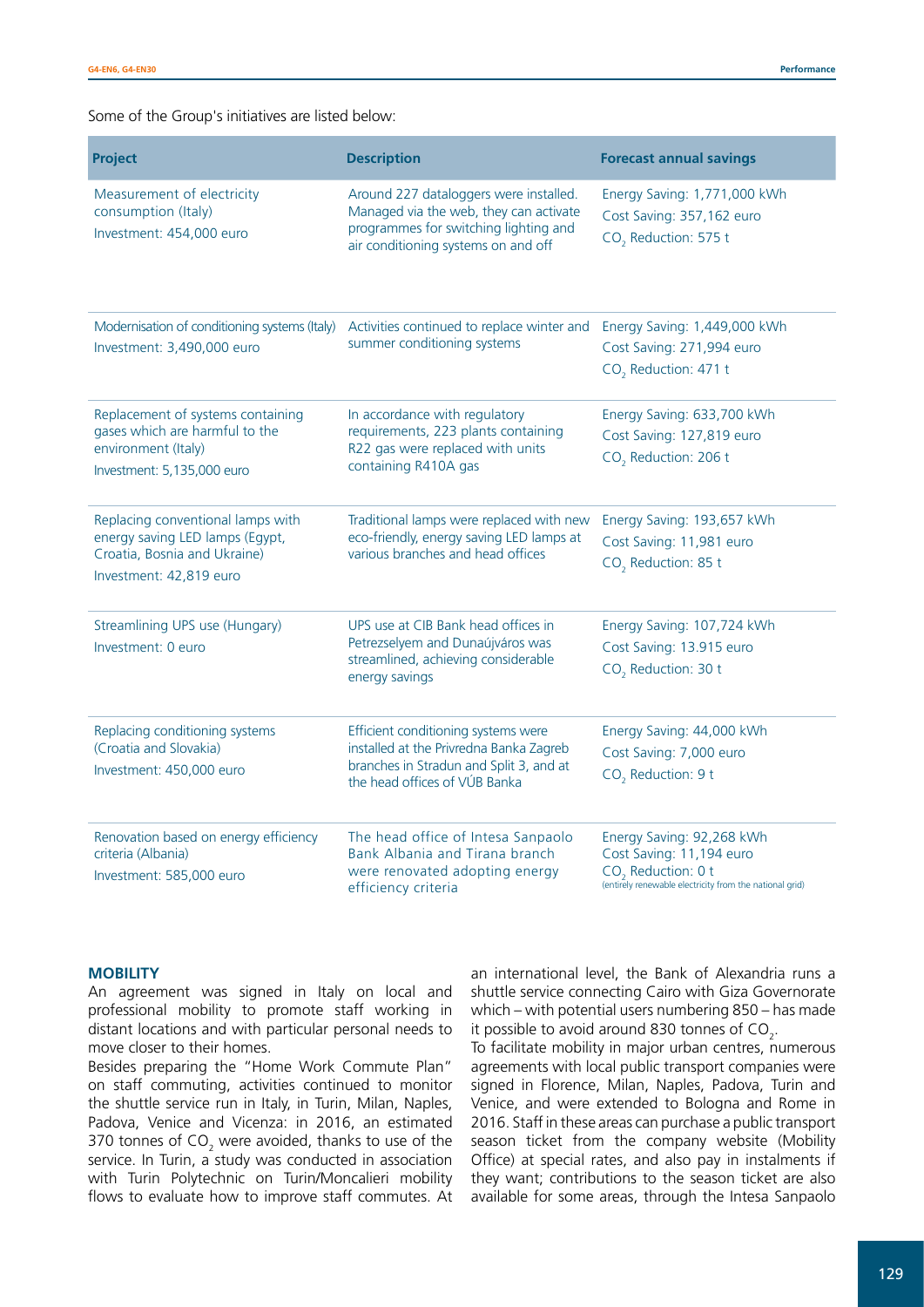Workers' Association (ALI). Some agreements with local transport companies were also adopted for CIB Bank (Hungary) and Privredna Banka Zagreb (Croatia).

To promote car sharing, the special rates agreement between "Car2go" and the ALI continued, and a new agreement with the Turin "CarCityClub" was adopted, for car sharing throughout Italy with the "iO guido" service. On the international front, CIB Bank Hungary has a car pool system in place, with colleagues making bookings online, as well as Banca Intesa Beograd (Serbia), which provides both personal and company cars.

The national bike sharing agreement is continuing in Italy, through ALI, with "BICInCittà" and "BikeMi"; thanks to contributions provided, some 500 subscriptions have been taken out. The bike sharing service is active at four international banks (Intesa Sanpaolo Bank Romania, CIB Bank, Intesa Sanpaolo Bank in Slovenia and Intesa

Sanpaolo Bank Albania) using bicycles owned by the Bank. In Hungary and Croatia, where bicycle use is high, parking spaces and facilities (changing rooms and showers) are available to staff.

International banks have made considerable effort to modernise their vehicle fleets, with cars that have lower  $CO<sub>2</sub>$  emissions and fuel consumption. With the replacements made in 2016, an estimated 24 tonnes of  $CO<sub>2</sub>$  were avoided.

Lastly, a preliminary feasibility study was conducted for a road safety management system in compliance with ISO 39001 – Road Traffic Safety Management System. The study analysed activities carried out and possible developments to improve employee safety during commutes, business trips and the mobility of suppliers and customers visiting the Group's sites in Italy.

> 2016 2015

# **CO**<sub>2</sub> emissions from company mobility [tCO<sub>2</sub>/year]



### **THE GROUP'S GREEN PURCHASES**

#### **Paper**

The Group continued its policy to use less paper, with consumption going down by around 500 tonnes (-6.2%) compared to 2015.

In 2016, the Group focussed on various digitalisation initiatives, including fewer print-outs, information leaflets displayed on screen, online reporting and the Zero Paper project for training events, as well as the digitalisation of contracts.

Thanks to this strategy, the reduction in paper

amounted to 2,700 tonnes in 2016, corresponding to 4,300 tonnes less of CO<sub>2</sub> emissions and savings of around 3 million euro.

Digitalisation at international banks achieved important results. The Danube Project, currently underway at Privredna Banka Zagreb, uses biometric signatures to eliminate paper and has saved on around 49 tonnes of paper.

Multi-channel projects in Italy and the "Digical" project for the Group's international banks were particularly significant (see the section "Intellectual and infrastructure capital", page 110).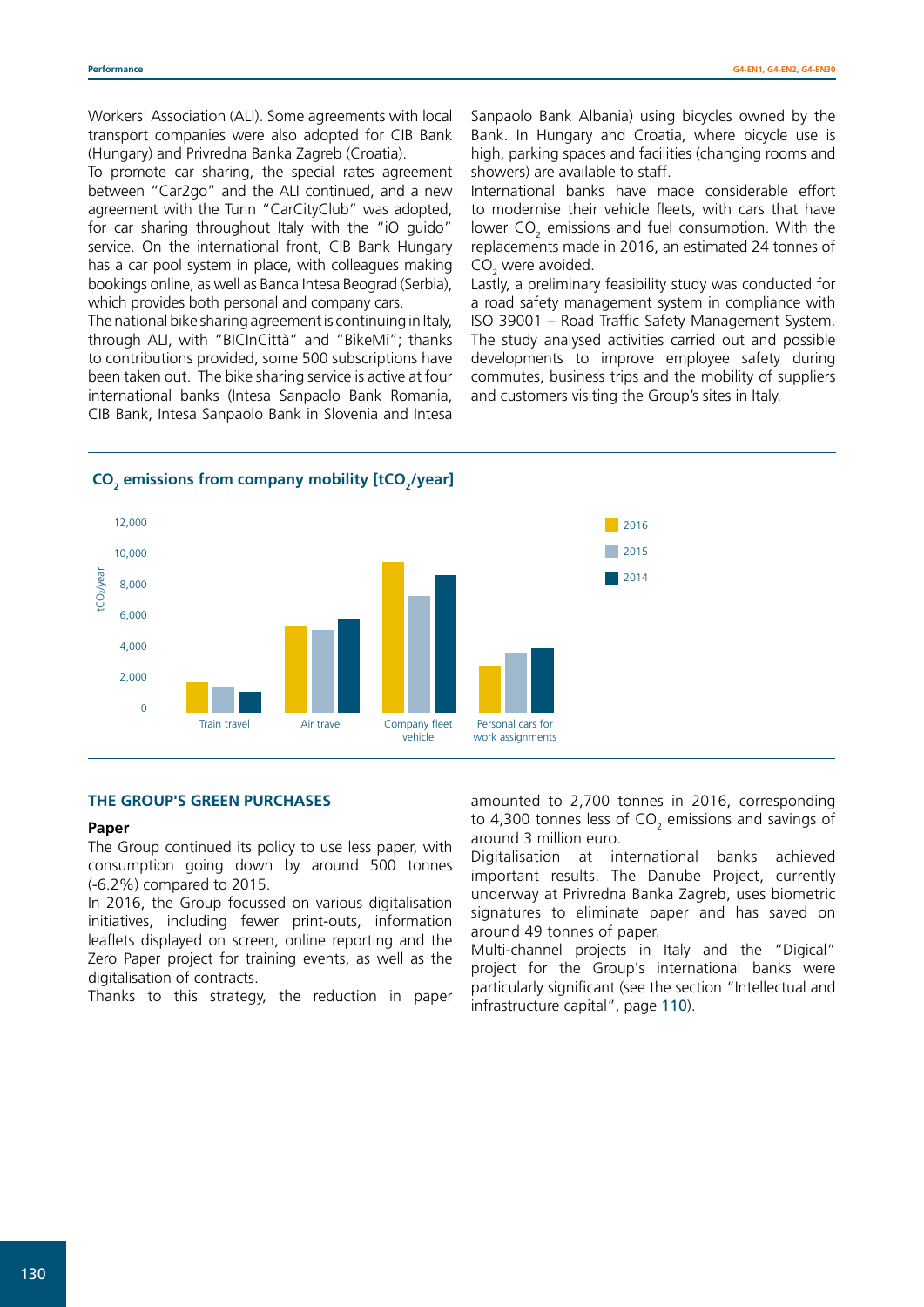#### **DIGITALISATION OF CONTRACTS**

In 2016, the project to digitalise contracts continued in Italy (see the section "Intellectual and infrastructure capital", page 110) with an estimated saving of at least 815 tonnes of CO<sub>2</sub> as well as a saving from the use of electronic signatures of around 230 tonnes of CO<sub>2</sub>.

The project started in 2011, with simple electronic signatures and the digitalisation of some categories of bank transactions. Since 2015, with developments in national laws and the publication of Technical Rules of the Digital Administration Code, it has been possible to expand the branch digitalisation process to cover more complex activities, such as signing contracts and investment transactions. Today, at all branches and Personal branches and at all retail branches, contracts and documents for a numerous services, such as opening current accounts, applying for payment cards, personal loans, signing asset management, fund transactions and insurance policies, are digitalised, in addition to teller transactions.

Since 6 June 2016, only electronic or remote digital signatures can be used at all personal and retail Group branches to sign contracts that have already been digitalised.

The new procedure to sign documents for the sale of banking, financial and insurance products and services lets customers display all commercial documents and estimates electronically on tablets and sign contracts electronically or by remote digital signature. Digitalised bank documents are filed electronically in digital document archives, while customer documents may be delivered by Internet Banking, email or, if requested, as hard copies.

#### **Green products**

In Italy, over 45 tonnes of green products were purchased in 2016. In particular, pens recycled by 92%, pencils recycled by 57% with NF environment certification, 100% recycled PVC wallets, recycled card folders with Blue Angel certification, recycled paper notebooks, 100% recycled hanging card folders were purchased, and self-inking stamps and CO<sub>2</sub> neutral date stamps were included in the catalogue in 2016.

#### **Office machinery**

The Bank has been involved for some time now in evaluating the environmental impact of its purchases and the responsible use of office machinery (desktops, computer monitors and stand alone units, notebooks, photocopiers and printers, in Italy and gradually throughout the entire Group. This evaluation considers not only all laws and applicable conformity requirements, but also specific environmental criteria, for an accurate, measurable assessment. In Italy, these types of purchases totalled 31,600 items in 2016.

#### **WATER**

Water is mainly used for hygiene purposes at the Intesa Sanpaolo Group, but in some limited cases is also used for "technological" purposes, for the production of cold air for air-conditioning. In 2016, the Group's use of water per capita went down by around 2% compared to 2015, to below the level of 26 cubic meters per staff member (figures are related to the payment of invoices and not to actual use in the period).

In Italy, the Intesa Sanpaolo Skyscraper is an example of efficient water management, winning the LEED Platinum award in 2015, thanks also to its excellent water management score. The skyscraper was given a maximum score (10 out of 10) thanks to: water saving and/or timer taps, dual flush WCs, dual supply for WCs with rain water, a high-efficiency spray irrigation system and rain water recovery, also for irrigation. As a result, water consumption was around 11 cubic meters per staff member in 2016. With 24 drinking water fountains in break areas at the new Turin headquarters, 192,000 half-litre water bottles were not used, which is equivalent to a saving of 3.8 tonnes of plastic and 18 tonnes of CO $_{\rm 2}$  emissions avoided.

#### **WASTE**

Waste in 2016 amounted to 37 kg per staff member. The overall amount of waste produced by the Intesa Sanpaolo Group went down by 2.2% compared to 2015, with a 7.7% decrease in Italy and an increase at international banks, mainly due to the disposal of office machinery and, for Intesa Sanpaolo Bank Albania, to waste material from renovation/energy efficiency works.

Unlike 2014 and 2015, 2016 results for Italy included used printer cartridges. So, although the total amount of waste produced by the Intesa Sanpaolo Group went down compared to 2015, the updated analysis of produced waste, in accordance with the GHG Protocol (Scope3) Accounting and Reporting